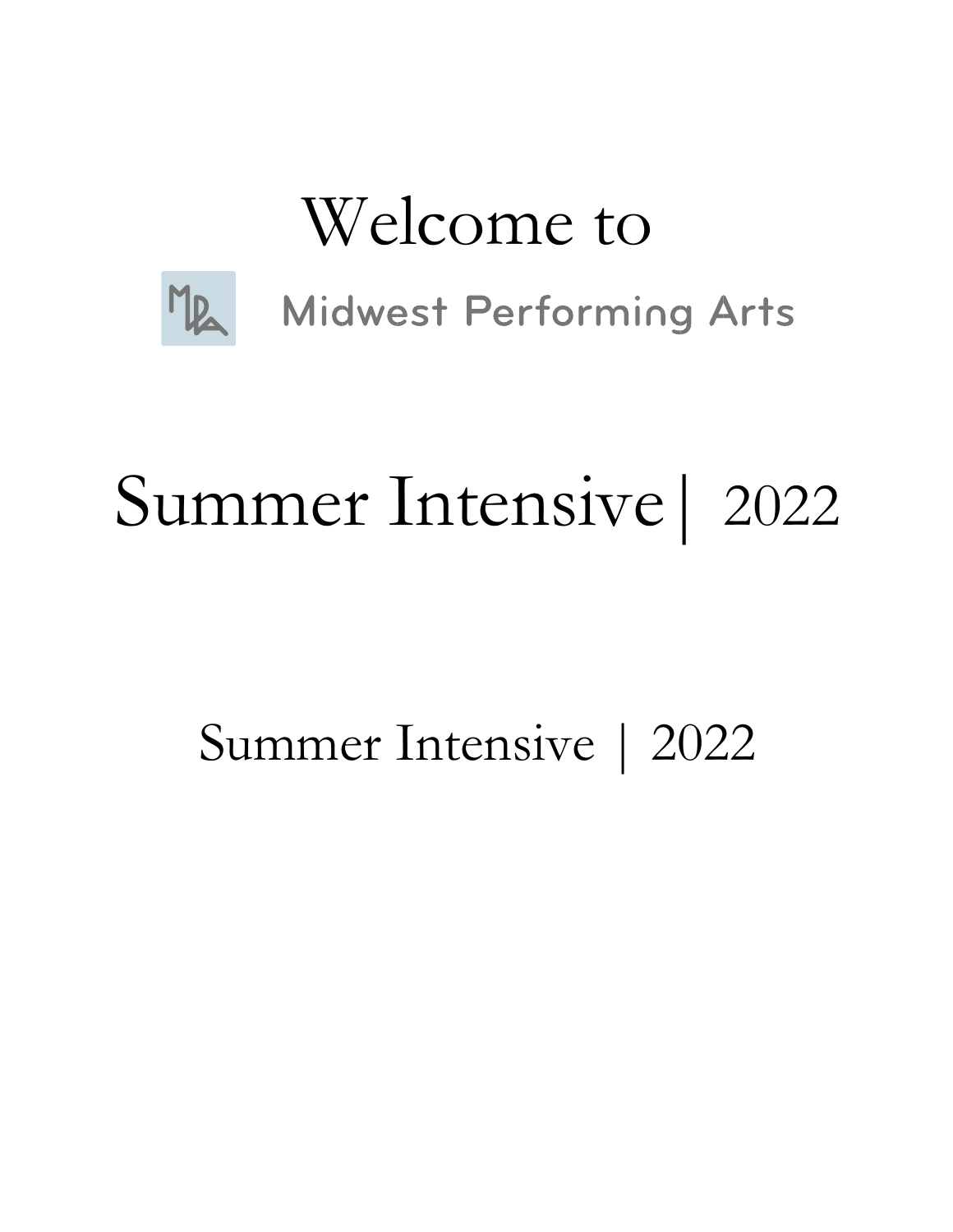### Class Attire Requirements

- Black leotard
- Convertible pink tights
- Black shorts or leggings (can be worn over leotard and tights in all classes except Ballet)
- Pink Ballet slippers
- Jazz Shoes
- Pointe shoes (if working on Pointe)
- Character shoes (not required, but can be used for Musical Theater class)
- Hair secured in a bun

### Other supplies needed

- Yoga mat
- Thera Band
- Golf ball
- Tennis ball
- Large exercise ball (under  $4'8''-45$  cm ball/  $4'8''-5'3''-55$  cm ball/ $5'3''-5'10''-65$  cm ball)
- Fusion Ball (22 in circumference)
- Hand towel
- Notebook
- Pen/pencil
- Packed lunch
- Water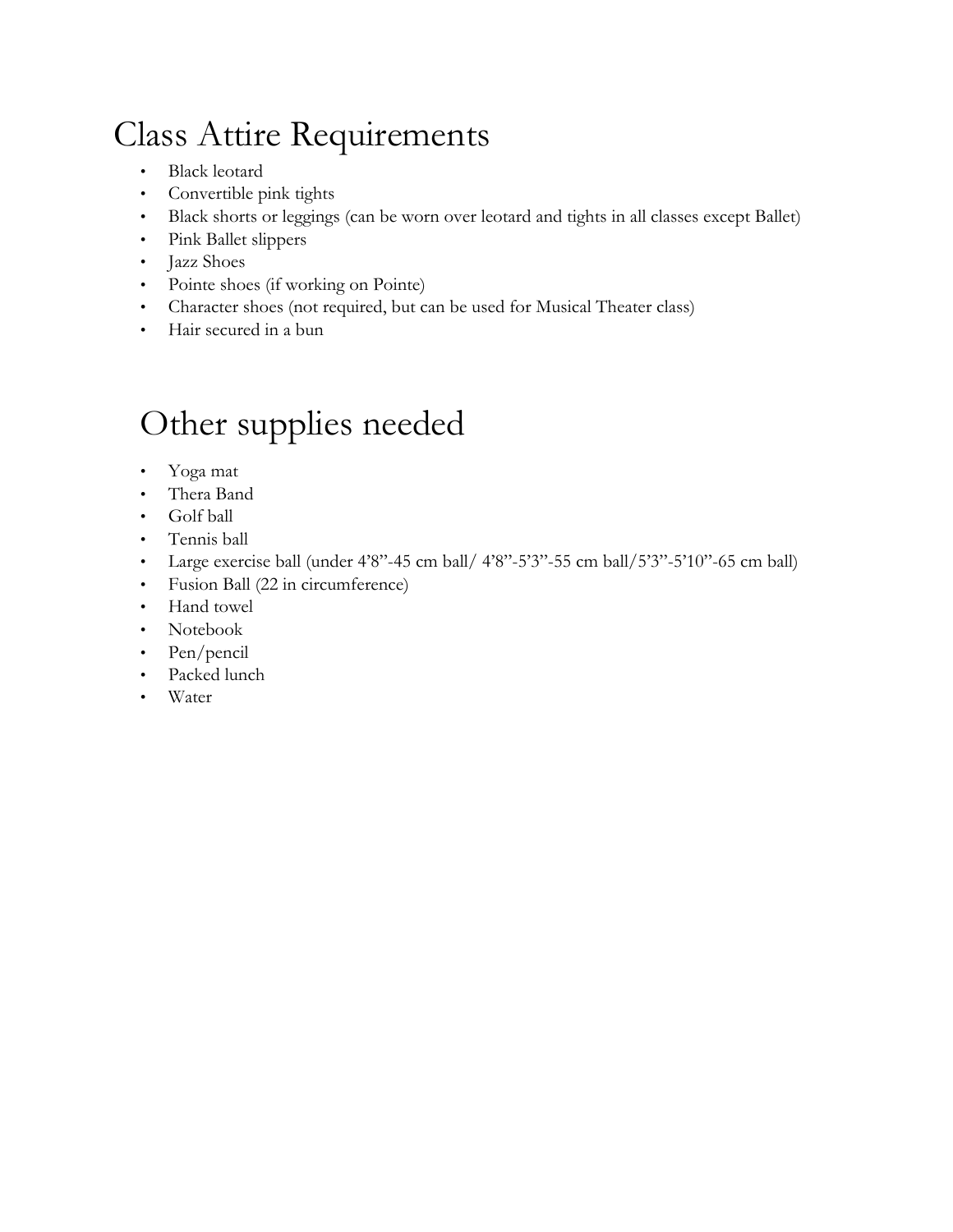## Summer Intensive | 2022

### Dance Class Etiquette (International Standard)

- Come as early as your schedule permits to warm-up quietly before class. Your body is your instrument, take care of it. (MPA open a half hour before classes begin.)
- Stand-up when the instructor enters the room.
- Be on time and ready to enter the room after the previous class leaves.
- Do not enter a class rehearsal in session without first getting permission from the instructor.
- Students who are injured or who arrive late to class should sit quietly in the studio observing class. This is to ensure the students' physical safety.
- Students may not sit down or leave class without the teacher's permission, except in an emergency.
- Chewing gum, eating or drinking is not allowed in the studio. Only water bottles are permitted inside the studios.
- Street shoes are not allowed in the studio.
- No jewelry including necklaces, bracelets long earrings and/or wristwatches should not be worn during class.
- Dancers should follow the class attire requirements for each class.
- Look Good! Groom yourself to feel better in class. Take pride in the way you appear.
- Wear street clothing, warm-ups over your dancewear when outside of the studio. Do not wear dance shoes outdoors.
- Movements other than the one being demonstrated or addressed by the instructor should not be practiced during that time.
- When changing sides during exercises at the barre, please turn towards the barre.
- Do not lean on the barres.
- Be attentive to the instructor's remarks. Be alert to all corrections given to you and the other students in class.
- Do not talk in class. Address any questions to the instructor.
- Students must show respect to teachers and fellow dancers for an enjoyable learning environment. In the event of an accident, the instructor will supervise procedures.
- When an exercise has been completed, the student should not immediately "turn off' his or her attention. Please listen for the instructor's direction to rest.
- Change groups quickly and energetically in the center.
- Maintain chessboard formation during the center exercises and maintain straight lines throughout class.
- After the lesson, show your appreciation to your instructor, your peers, and yourself by clapping.
- Leave personal/emotional problems outside of the studio. If you feel that you are unable to keep in control please ask to be seated or take an absence.
- This is a place of business; students/families must conduct themselves in a quiet, controlled, appropriate manner in all areas of the building. Please turn off cell phones. Young children should not be left unattended. No running.

#### **Give it your best and have fun!**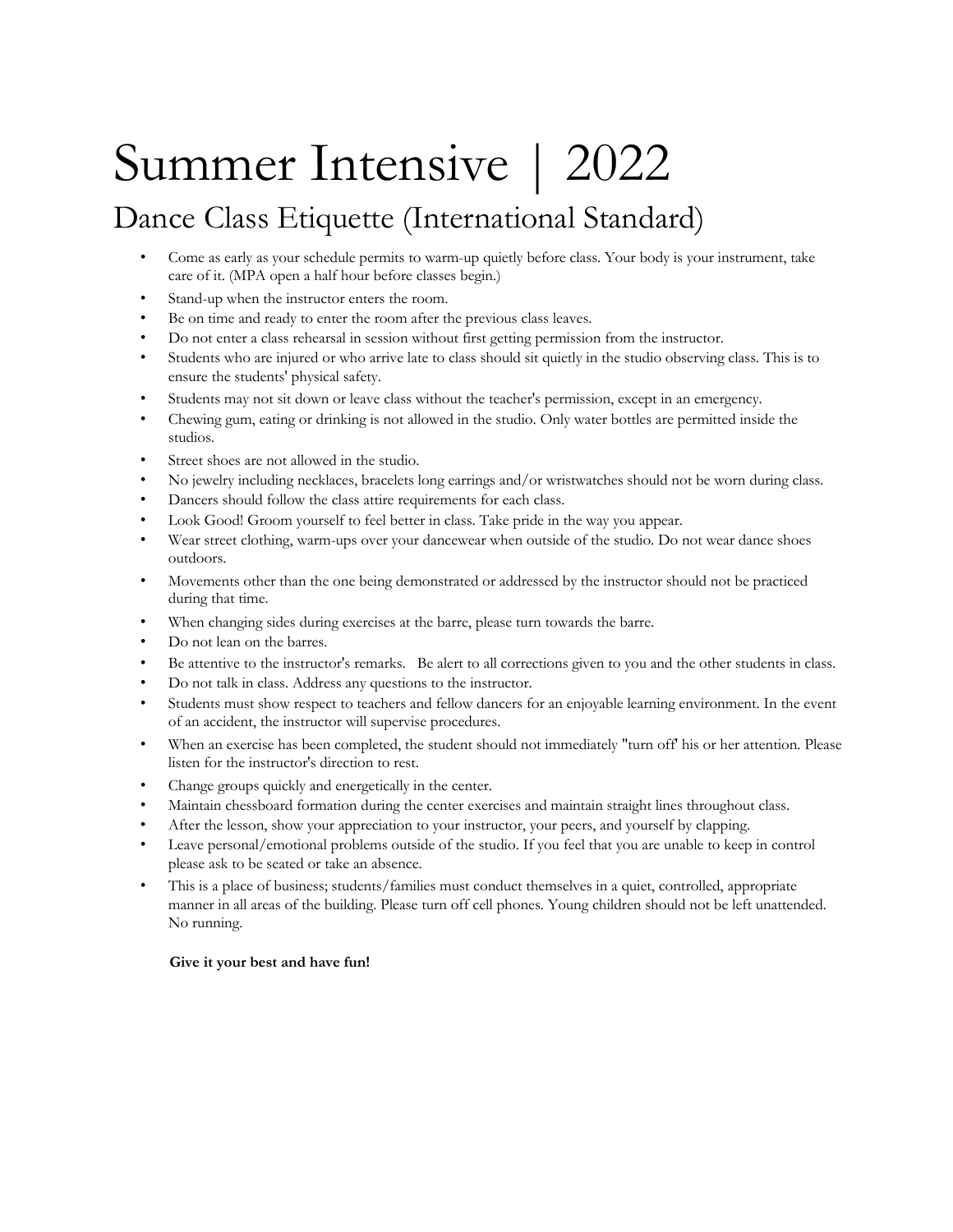| $\mathbf{u}$ of $\mathbf{u}$ $\mathbf{u}$ and $\mathbf{u}$ are $\mathbf{u}$ and $\mathbf{u}$ are $\mathbf{u}$ and $\mathbf{u}$ and $\mathbf{u}$ are $\mathbf{u}$ and $\mathbf{u}$ are $\mathbf{u}$ and $\mathbf{u}$ are $\mathbf{u}$ and $\mathbf{u}$ are $\mathbf{u}$ and $\mathbf{u}$ are $\mathbf{$ |                         |                              |                         |                                 |
|--------------------------------------------------------------------------------------------------------------------------------------------------------------------------------------------------------------------------------------------------------------------------------------------------------|-------------------------|------------------------------|-------------------------|---------------------------------|
| Monday                                                                                                                                                                                                                                                                                                 | <u>Tuesday</u>          | Wednesday                    | Thursday                | <b>Friday</b>                   |
| 10:00-11:30                                                                                                                                                                                                                                                                                            | 10:00-11:30             | 10:00-11:30                  | 10:00-11:30             | 10:00-11:30                     |
| Modern                                                                                                                                                                                                                                                                                                 | <b>Ballet</b>           | Modern                       | <b>Ballet</b>           | <b>Ballet</b>                   |
| Jessica                                                                                                                                                                                                                                                                                                | Lauren                  | Jessica                      | Meghan M.               | Meghan H.                       |
| 11:30-12:30                                                                                                                                                                                                                                                                                            | 11:30-12:30             | 11:30-12:30                  | 11:30-12:30             | 11:30-12:30                     |
| Choreography Composition                                                                                                                                                                                                                                                                               | Pointe                  | Choreography Composition     | Pointe                  | Pointe                          |
| <b>Jessica</b>                                                                                                                                                                                                                                                                                         | Lauren                  | <b>Jessica</b>               | Meghan M.               | Meghan H.                       |
| 12:30-1:30                                                                                                                                                                                                                                                                                             | 12:30-1:30              | 12:30-1:30                   | 12:30-1:30              | 12:30-1:30                      |
| Progressing Ballet Technique                                                                                                                                                                                                                                                                           | <b>Yoga for Dancers</b> | Progressing Ballet Technique | <b>Yoga for Dancers</b> | <b>Improvisation Techniques</b> |
| <b>Jessica</b>                                                                                                                                                                                                                                                                                         | Abigail                 | Jessica                      | Abigail                 | Crystal                         |
| $1:30-2:00$                                                                                                                                                                                                                                                                                            | $1:30-2:00$             | $1:30-2:00$                  | 1:30-2:00               | 1:30-2:00                       |
| Lunch/Lecture                                                                                                                                                                                                                                                                                          | Lunch/Lecture           | Lunch/Lecture                | Lunch/Lecture           | Lunch/Lecture                   |
| Caitlin                                                                                                                                                                                                                                                                                                | Abigail                 | Caitlin                      | Abigail                 | Crystal                         |
| $2:00 - 3:30$                                                                                                                                                                                                                                                                                          | $2:00 - 3:30$           | $2:00-3:30$                  | $2:00 - 3:30$           | $2:00 - 3:30$                   |
| <b>Ballet</b>                                                                                                                                                                                                                                                                                          | Jazz Technique          | <b>Ballet</b>                | Jazz Technique          | <b>Modern Fusion</b>            |
| Meghan H.                                                                                                                                                                                                                                                                                              | Meghan M.               | Meghan H.                    | Meghan M.               | Abi                             |
| $3:30 - 4:30$                                                                                                                                                                                                                                                                                          | $3:30 - 4:30$           | $3:30 - 4:30$                | $3:30 - 4:30$           | $3:30 - 4:30$                   |
| <b>Pointe Variations</b>                                                                                                                                                                                                                                                                               | Choreography            | <b>Pointe Variations</b>     | Choreography            | <b>Musical Theater Jazz</b>     |
| Meghan H.                                                                                                                                                                                                                                                                                              | Meghan M.               | Meghan H.                    | Meghan M.               | <b>Jessica</b>                  |

#### **2022 Senior Summer Intensive** Week <sup>1</sup> **JUNE 20-24** GROUP <sup>1</sup>

#### **2022 Senior Summer Intensive** Week <sup>2</sup> **JUNE 27-JULY 1** GROUP <sup>1</sup>

| Monday                          | Tuesday                 | Wednesday                       | Thursday                | Friday                |
|---------------------------------|-------------------------|---------------------------------|-------------------------|-----------------------|
| 10:00-11:30                     | 10:00-11:30             | 10:00-11:30                     | 10:00-11:30             | 10:00-11:30           |
| Modern                          | <b>Ballet</b>           | Modern                          | <b>Ballet</b>           | <b>Ballet</b>         |
| Jessica                         | Lauren                  | Jessica                         | Meghan M.               | Meghan H.             |
| 11:30-12:30                     | 11:30-12:30             | 11:30-12:30                     | 11:30-12:30             | 11:30-12:30           |
| <b>Choreography Composition</b> | Pointe                  | <b>Choreography Composition</b> | Pointe                  | Pointe                |
| <b>Jessica</b>                  | Lauren                  | <b>Jessica</b>                  | Meghan M.               | Meghan H.             |
| 12:30-1:30                      | 12:30-1:30              | 12:30-1:30                      | 12:30-1:30              | 12:30-1:00            |
| Progressing Ballet Technique    | <b>Yoga for Dancers</b> | Progressing Ballet Technique    | <b>Yoga for Dancers</b> | Lunch                 |
| <b>Jessica</b>                  | Abigail                 | <b>Jessica</b>                  | Abigail                 |                       |
|                                 |                         |                                 |                         |                       |
| $1:30-2:00$                     | $1:30-2:00$             | $1:30-2:00$                     | $1:30-2:00$             | $1:00-3:00$           |
| Lunch/Lecture                   | Lunch/Lecture           | Lunch/Lecture                   | Lunch/Lecture           | Performance Rehearsal |
| <b>Jessica</b>                  | Abigail                 | <b>Jessica</b>                  | Abigail                 | All Staff             |
| $2:00 - 3:30$                   | $2:00 - 3:30$           | $2:00 - 3:30$                   | $2:00 - 3:30$           | $3:00 - 3:30$         |
| <b>Ballet</b>                   | Jazz Technique          | <b>Ballet</b>                   | Jazz Technique          | Hair and Make-up      |
| Meghan H.                       | Meghan M.               | Meghan H.                       | Meghan M.               | All Staff             |
| $3:30 - 4:30$                   | $3:30 - 4:30$           | $3:30 - 4:30$                   | $3:30 - 4:30$           | $3:30 - 4:30$         |
| <b>Pointe Variations</b>        | Choreography            | <b>Pointe Variations</b>        | Choreography            | Showcase              |
| Meghan H.                       | Meghan M.               | Meghan H.                       | Meghan M.               | All Staff             |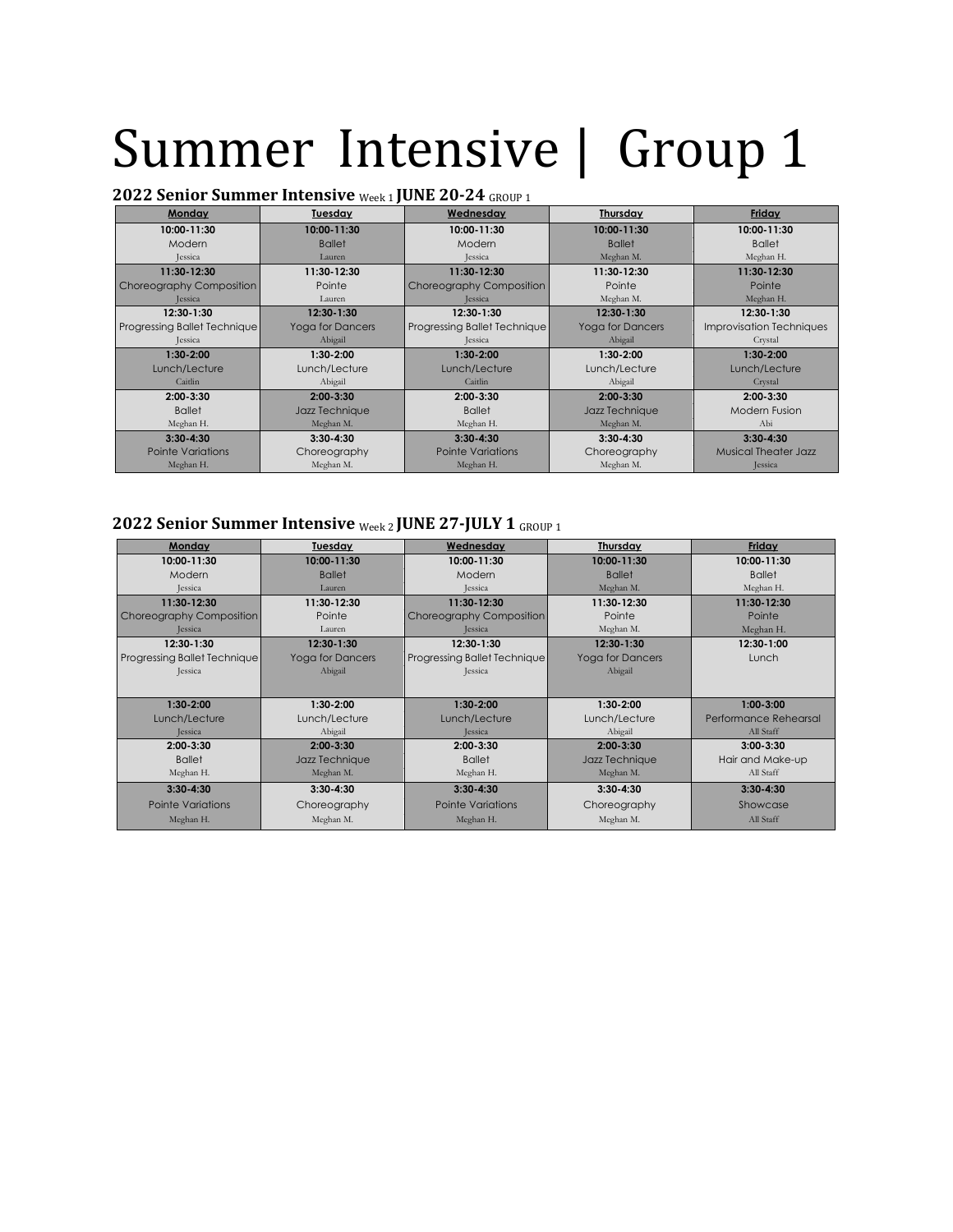### Summer Intensive | Group 1 Lunch Lecture Line Up

#### **Monday, June 20**

*Become a Smarter Dancer in 30 Minutes a Day-* How to become a more detail-oriented dancer. – The Brainy Ballerina w/Caitlin Sloan

**Tuesday, June 21**  Intro to House Dance/Floorwork w/ Abigail

#### **Wednesday, June 22**

*Become a Smarter Dancer in 30 Minutes a Day-*Think ahead! How to show up prepared for class and rehearsal. – The Brainy Ballerina w/ Caitlyn Sloan

**Thursday, June 23**

Intro to House Dance/Floorwork continued w/ Abigail

**Friday, June 24** Evolution of Dance w/ Crystal

**Monday, June 27**  Laban Notation w/ Jessica

#### **Tuesday, June 28**

History of Modern/Contemporary Dance w/ Abigail

#### **Wednesday, June 29**

Musical Theater Dance History w/ Jessica

**Thursday, June 30** Dance Careers/Education w/ Abigail

**Friday, July 1** No Lecture- Preparing for Showcase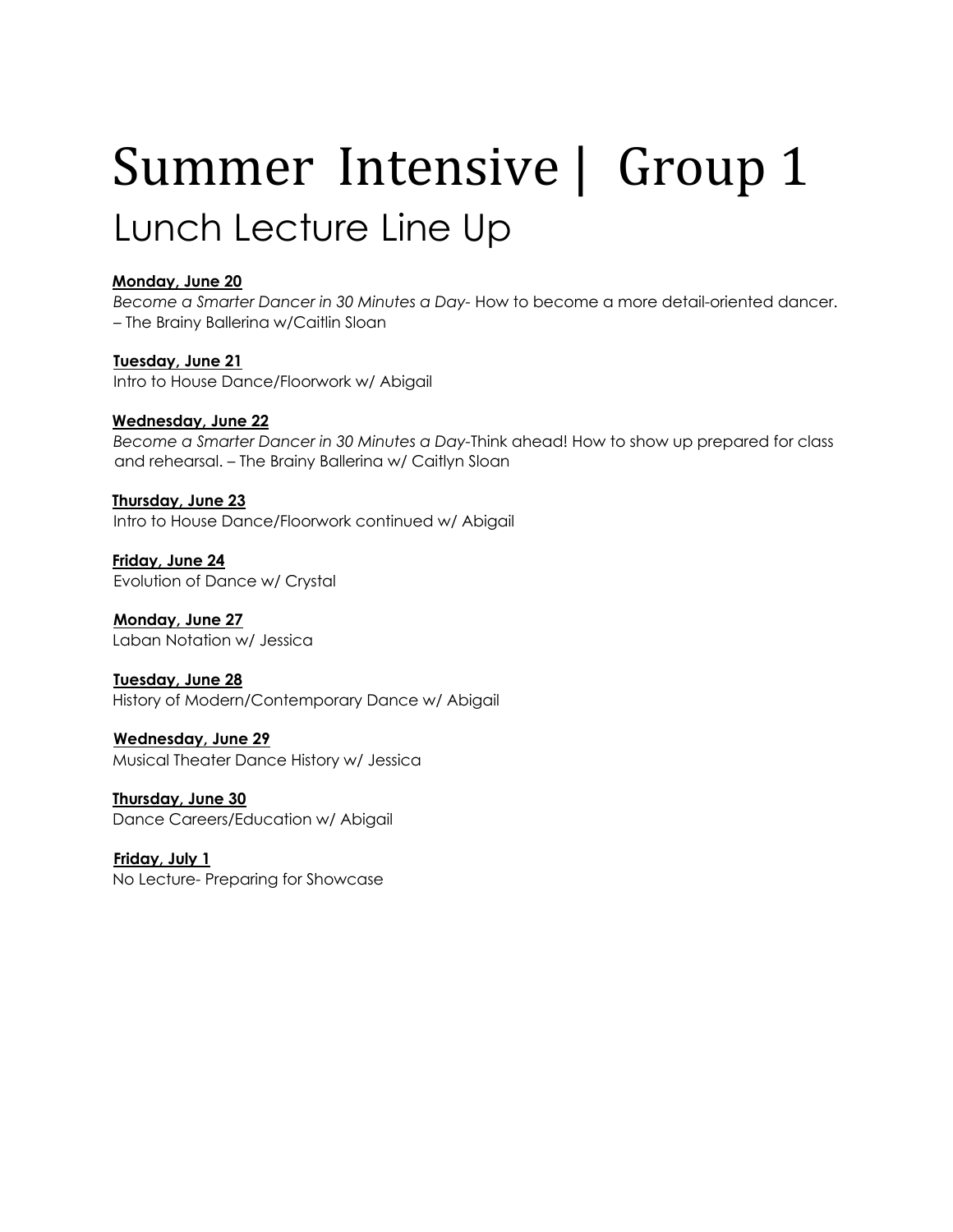#### **2022 Senior Summer Intensive** Week 1 **JUNE 20-24** GROUP 2

| Monday                              | Tuesday                 | Wednesday                    | Thursday                | Friday                          |
|-------------------------------------|-------------------------|------------------------------|-------------------------|---------------------------------|
| 10:00-11:30                         | 10:00-11:30             | 10:00-11:30                  | 10:00-11:30             | 10:00-11:30                     |
| <b>Ballet</b>                       | <b>Ballet</b>           | <b>Ballet</b>                | <b>Ballet</b>           | <b>Ballet</b>                   |
| Lauren                              | Lauren                  | Meghan M.                    | Meghan M.               | Meghan H.                       |
| 11:30-12:30                         | 11:30-12:30             | 11:30-12:30                  | 11:30-12:30             | 11:30-12:30                     |
| Pre-Pointe                          | Pointe                  | Pre-Pointe                   | Pointe                  | Pointe                          |
| Lauern                              | Lauren                  | Meghan M.                    | Meghan M.               | Meghan H.                       |
| 12:30-1:30                          | $12:30-1:30$            | 12:30-1:30                   | 12:30-1:30              | 12:30-1:30                      |
| <b>Progressing Ballet Technique</b> | <b>Yoga for Dancers</b> | Progressing Ballet Technique | <b>Yoga for Dancers</b> | <b>Improvisation Techniques</b> |
| <b>Jessica</b>                      | Abigail                 | <b>Jessica</b>               | Abigail                 | Crystal                         |
| $1:30-2:00$                         | $1:30-2:00$             | $1:30-2:00$                  | $1:30-2:00$             | $1:30-2:00$                     |
| Lunch/Lecture                       | Lunch/Lecture           | Lunch/Lecture                | Lunch/Lecture           | Lunch/Lecture                   |
| Caitlin                             | Caitlin                 | Caitlin                      | Abigail                 | Crystal                         |
| $2:00-3:30$                         | $2:00-3:30$             | $2:00 - 3:30$                | $2:00 - 3:30$           | $2:00-3:30$                     |
| Modern                              | Jazz Technique          | Modern                       | Jazz Technique          | Modern Fusion                   |
| Crystal                             | Meghan M.               | Crystal                      | Meghan M.               | Abi                             |
| $3:30 - 4:30$                       | $3:30 - 4:30$           | $3:30 - 4:30$                | $3:30 - 4:30$           | $3:30 - 4:30$                   |
| Choreography                        | Choreography            | Choreography                 | Choreography            | <b>Musical Theater Jazz</b>     |
| Crystal                             | Meghan M.               | Crystal                      | Meghan M.               | <b>Jessica</b>                  |

#### **2022 Senior Summer Intensive** Week <sup>2</sup> **JUNE 27-JULY 1** GROUP <sup>2</sup>

| Monday                       | Tuesday          | Wednesday                           | Thursday         | Friday                |
|------------------------------|------------------|-------------------------------------|------------------|-----------------------|
| 10:00-11:30                  | 10:00-11:30      | 10:00-11:30                         | 10:00-11:30      | 10:00-11:30           |
| <b>Ballet</b>                | <b>Ballet</b>    | <b>Ballet</b>                       | <b>Ballet</b>    | <b>Ballet</b>         |
| Lauren                       | Lauren           | Meghan M.                           | Meghan M.        | Meghan H.             |
| 11:30-12:30                  | 11:30-12:30      | 11:30-12:30                         | 11:30-12:30      | 11:30-12:30           |
| Pre-Pointe                   | Pointe           | Pre-Pointe                          | Pointe           | Pointe                |
| Lauern                       | Lauren           | Meghan M.                           | Meghan M.        | Meghan H.             |
| 12:30-1:30                   | 12:30-1:30       | 12:30-1:30                          | 12:30-1:30       | 12:30-1:00            |
| Progressing Ballet Technique | Yoga for Dancers | <b>Progressing Ballet Technique</b> | Yoga for Dancers | Lunch                 |
| <b>Jessica</b>               | Abigail          | <b>Jessica</b>                      | Abigail          |                       |
|                              |                  |                                     |                  |                       |
| $1:30-2:00$                  | $1:30-2:00$      | $1:30-2:00$                         | 1:30-2:00        | $1:00-3:00$           |
| Lunch/Lecture                | Lunch/Lecture    | Lunch/Lecture                       | Lunch/Lecture    | Performance Rehearsal |
| Crystal                      | Abigail          | Crystal                             | Abigail          | All Staff             |
| $2:00-3:30$                  | $2:00 - 3:30$    | $2:00-3:30$                         | $2:00 - 3:30$    | $3:00 - 3:30$         |
| Modern                       | Jazz Technique   | Modern                              | Jazz Technique   | Hair and Make-up      |
| Crystal                      | Meghan M.        | Crystal                             | Meghan M.        | All Staff             |
| $3:30 - 4:30$                | $3:30 - 4:30$    | $3:30 - 4:30$                       | $3:30 - 4:30$    | $3:30 - 4:30$         |
| Choreography                 | Choreography     | Choreography                        | Choreography     | Showcase              |
| Crystal                      | Meghan M.        | Crystal                             | Meghan M.        | All Staff             |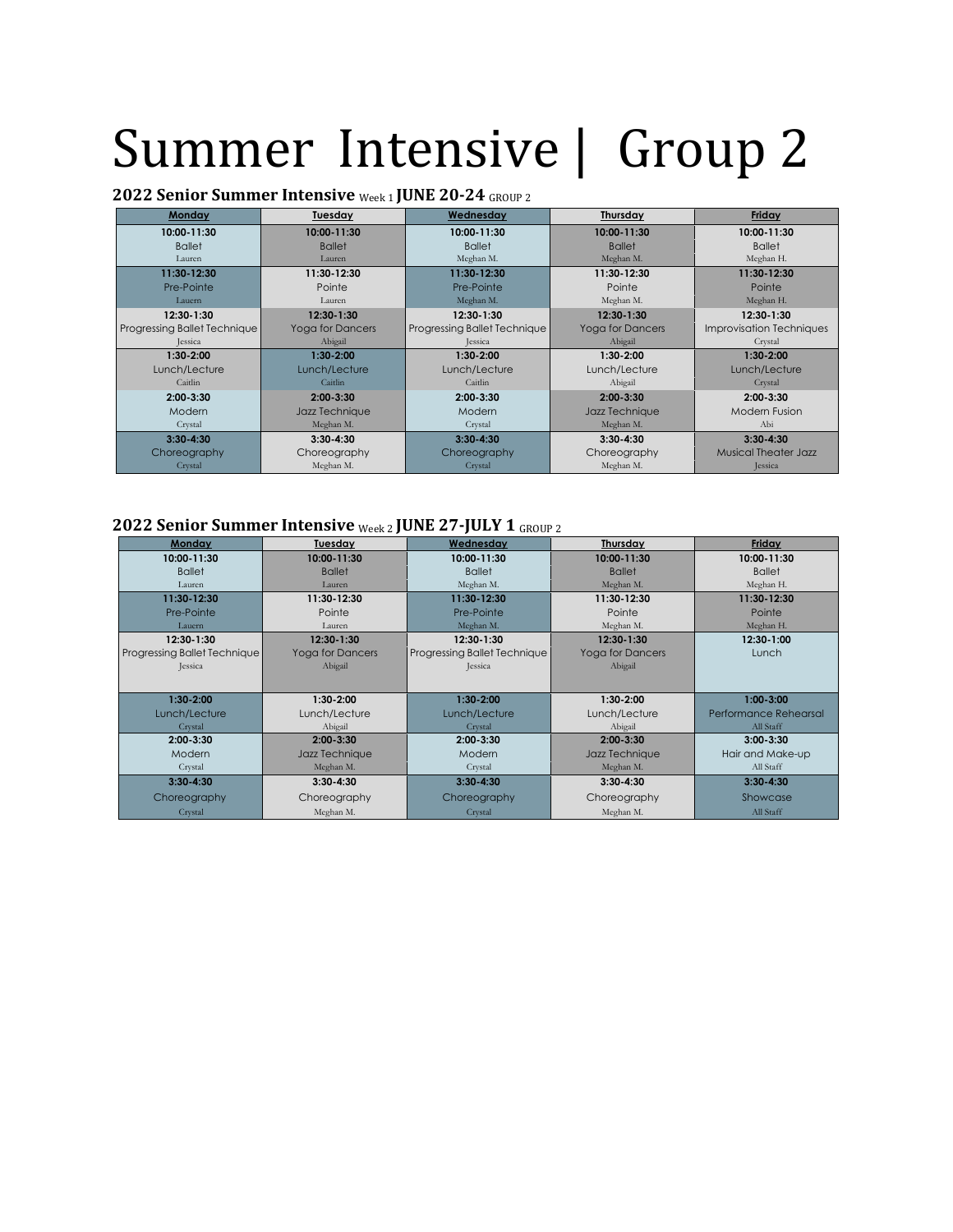### Lunch Lecture Line Up

#### **Monday, June 20**

*Become a Smarter Dancer in 30 Minutes a Day-* How to become a more detail- oriented dancer. – The Brainy Ballerina w/Caitlin Sloan

#### **Tuesday, June 21**

*Become a Smarter Dancer in 30 Minutes a Day-* What are the "right" questions to ask in a dance class? – The Brainy Ballerina w/Caitlin Sloan

#### **Wednesday, June 22**

*Become a Smarter Dancer in 30 Minutes a Day-*Think ahead! How to show up prepared for class and rehearsal. – The Brainy Ballerina w/ Caitlin Sloan

**Thursday, June 23** Intro to House Dance/Floorwork w/ Abigail

**Friday, June 24** Evolution of Dance w/ Crystal

**Monday, June 27**  Doris Humphrey w/ Crystal

**Tuesday, June 28** History of Modern/Contemporary Dance w/ Abigail

**Wednesday, June 29** Katherine Dunham w/ Crystal

**Thursday, June 30** Dance Careers/Education w/ Abigail

**Friday, July 1** No Lecture- Preparing for Showcase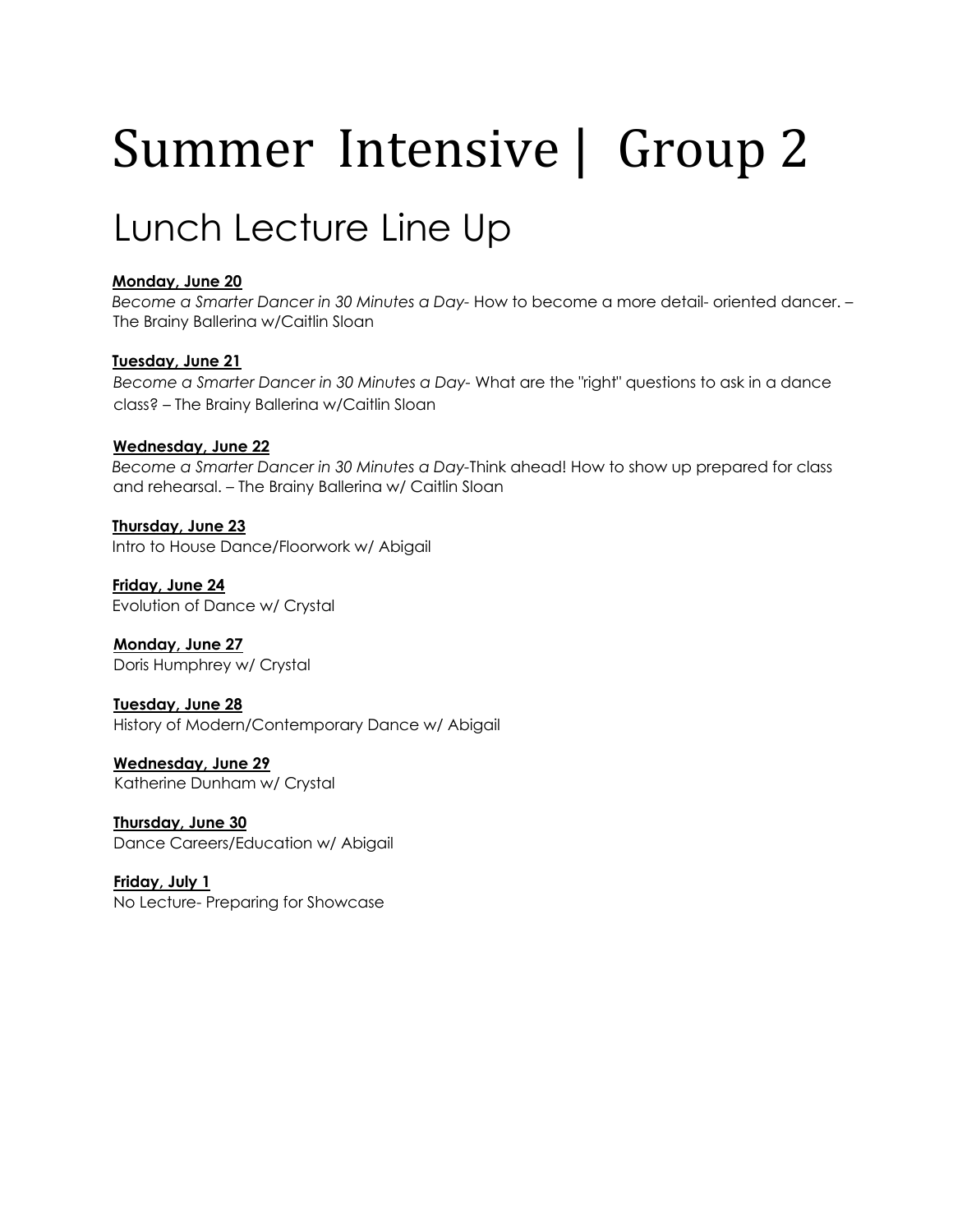#### **2022 Senior Summer Intensive** Week 1 **JUNE 20-24** GROUP 3

| Monday                  | Tuesday                             | Wednesday               | Thursday                                                     | Friday                      |
|-------------------------|-------------------------------------|-------------------------|--------------------------------------------------------------|-----------------------------|
| 10:00-11:30             | 10:00-11:30                         | 10:00-11:30             | 10:00-11:30                                                  | 10:00-11:30                 |
| <b>Ballet</b>           | Jazz Technique                      | <b>Ballet</b>           | Jazz Technique                                               | <b>Ballet</b>               |
| Lauren                  | <b>Jessica</b>                      | Meghan M.               | <b>Jessica</b>                                               | Abi                         |
| 11:30-12:30             | 11:30-12:30                         | 11:30-12:30             | 11:30-12:30                                                  | 11:30-12:30                 |
| Pre-Pointe              | Choreography Composition            | Pre-Pointe              | Choreography Composition                                     | <b>Ballet Variations</b>    |
| Lauren                  | <b>Jessica</b>                      | Meghan M.               | <b>Jessica</b>                                               | Abi                         |
| 12:30-1:30              | 12:30-1:30                          | 12:30-1:30              | 12:30-1:30                                                   | 12:30-1:30                  |
| <b>Yoga for Dancers</b> | <b>Progressing Ballet Technique</b> | <b>Yoga for Dancers</b> | <b>Progressing Ballet Technique Choreography Composition</b> |                             |
| Abigail                 | <b>Jessica</b>                      | Abigail                 | Jessica                                                      | Jessica                     |
| $1:30-2:00$             | $1:30-2:00$                         | $1:30-2:00$             | 1:30-2:00                                                    | $1:30-2:00$                 |
| Lunch/Lecture           | Lunch/Lecture                       | Lunch/Lecture           | Lunch/Lecture                                                | Lunch/Lecture               |
| Crystal                 | Catlin                              | Crystal                 | Catlin                                                       | Abi                         |
| $2:00 - 3:30$           | $2:00 - 3:30$                       | $2:00 - 3:30$           | $2:00-3:30$                                                  | $2:00-3:30$                 |
| Modern                  | <b>Ballet</b>                       | Modern                  | <b>Ballet</b>                                                | <b>Musical Theater Jazz</b> |
| Crystal                 | Celia                               | Crystal                 | Celia                                                        | Jessica                     |
| $3:30 - 4:30$           | $3:30 - 4:30$                       | $3:30 - 4:30$           | $3:30 - 4:30$                                                | $3:30 - 4:30$               |
| Choreography            | <b>Ballet Variations</b>            | Choreography            | <b>Ballet Variations</b>                                     | Hip Hop                     |
| Crystal                 | Celia                               | Crystal                 | Celia                                                        | Abi                         |

#### **2022 Senior Summer Intensive Week 2 JUNE 27-JULY 1 GROUP 3**

| Monday           | Tuesday                             | Wednesday               | Thursday                            | Friday                                                |
|------------------|-------------------------------------|-------------------------|-------------------------------------|-------------------------------------------------------|
| 10:00-11:30      | 10:00-11:30                         | 10:00-11:30             | 10:00-11:30                         | 10:00-11:30                                           |
| <b>Ballet</b>    | Jazz Technique                      | <b>Ballet</b>           | Jazz Technique                      | <b>Ballet</b>                                         |
| Lauren           | <b>Iessica</b>                      | Meghan M.               | <b>Jessica</b>                      | <b>Jessica</b>                                        |
| 11:30-12:30      | 11:30-12:30                         | 11:30-12:30             | 11:30-12:30                         | 11:30-12:30                                           |
| Pre-Pointe       | Choreography Composition            | Pre-Pointe              |                                     | Choreography Composition Progressing Ballet Technique |
| Lauren           | <b>Jessica</b>                      | Meghan M.               | <b>Jessica</b>                      | <b>Jessica</b>                                        |
| 12:30-1:30       | 12:30-1:30                          | 12:30-1:30              | 12:30-1:30                          | 12:30-1:00                                            |
| Yoga for Dancers | <b>Progressing Ballet Technique</b> | <b>Yoga for Dancers</b> | <b>Progressing Ballet Technique</b> | Lunch                                                 |
| Abigail          | <b>Jessica</b>                      | Abigail                 | <b>Jessica</b>                      |                                                       |
|                  |                                     |                         |                                     |                                                       |
| $1:30-2:00$      | $1:30-2:00$                         | $1:30-2:00$             | $1:30-2:00$                         | $1:00-3:00$                                           |
| Lunch/Lecture    | Lunch/Lecture                       | Lunch/Lecture           | Lunch/Lecture                       | Performance Rehearsal                                 |
| Crystal          | Jessica                             | Crystal                 | Jessica                             | All Staff                                             |
| $2:00 - 3:30$    | $2:00 - 3:30$                       | $2:00-3:30$             | $2:00 - 3:30$                       | $3:00 - 3:30$                                         |
| Modern           | <b>Ballet</b>                       | Modern                  | <b>Ballet</b>                       | Hair and Make-up                                      |
| Crystal          | Celia                               | Crystal                 | Celia                               | All Staff                                             |
| $3:30 - 4:30$    | $3:30 - 4:30$                       | $3:30 - 4:30$           | $3:30 - 4:30$                       | $3:30 - 4:30$                                         |
| Choreography     | <b>Ballet Variations</b>            | Choreography            | <b>Ballet Variations</b>            | Showcase                                              |
| Crystal          | Celia                               | Crystal                 | Celia                               | All Staff                                             |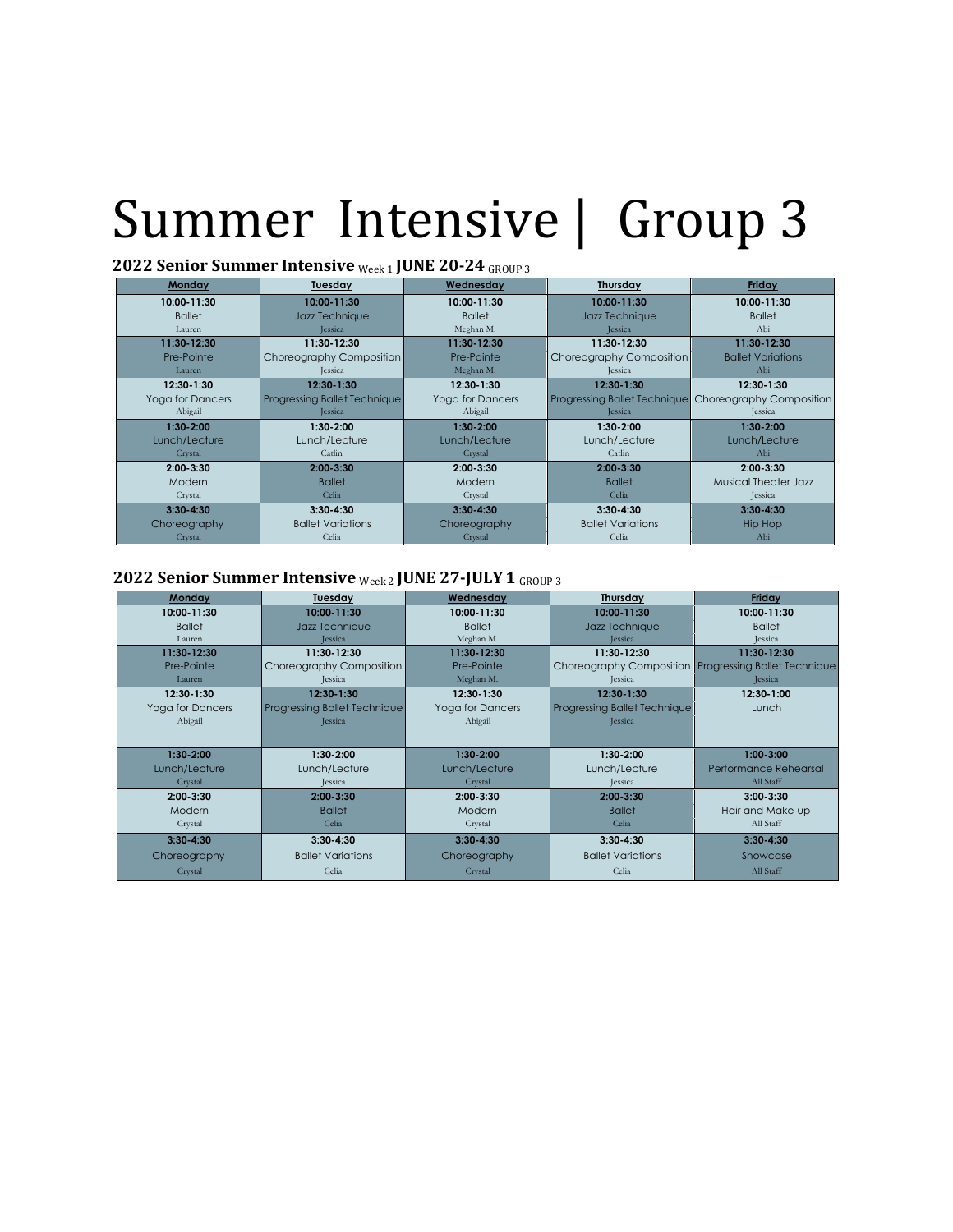### Lunch Lecture Line Up

**Monday, June 20**  Twyla Tharp *w/ Crystal*

#### **Tuesday, June 21**

*Become a Smarter Dancer in 30 Minutes a Day-* What are the "right" questions to ask in a dance class? – The Brainy Ballerina w/Caitlin Sloan

**Wednesday, June 22**  Lester Horton *w/ Crystal* 

#### **Thursday, June 23**

*Become a Smarter Dancer in 30 Minutes a Day-*Think ahead! How to show up prepared for class and rehearsal. – The Brainy Ballerina w/ Caitlin Sloan

**Friday, June 24** Dance in college w/ Abi

**Monday, June 27**  Doris Humphrey w/ Crystal

**Tuesday, June 28** Laban Notation w/ Jessica

**Wednesday, June 29** Katherine Dunham w/ Crystal

**Thursday, June 30** Musical Theater Dance History w/ Jessica

**Friday, July 1** No Lecture- Preparing for Showcase